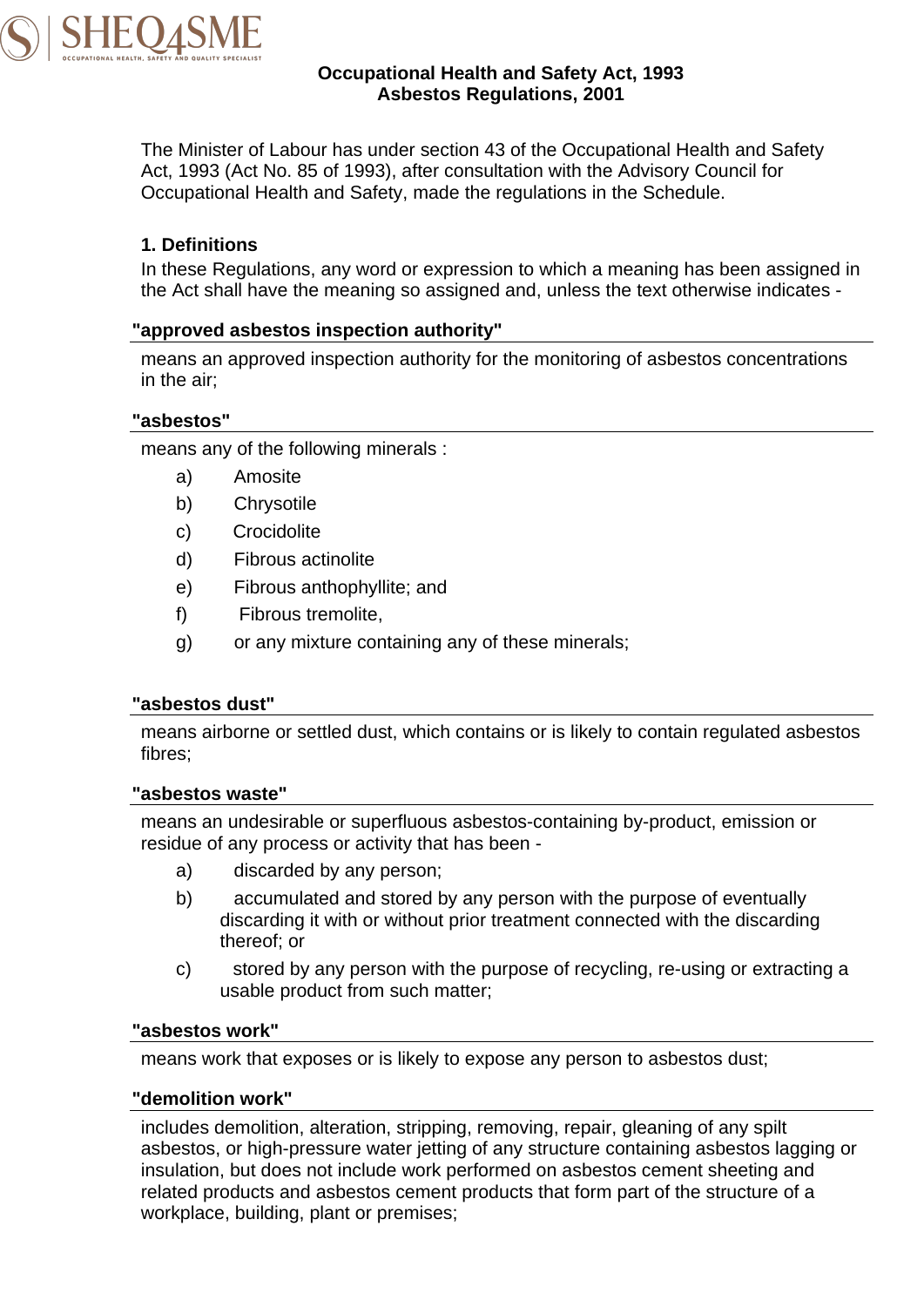#### **"exposed to asbestos"**

means exposed or likely to be exposed to asbestos dust while at the workplace, and "exposure" has a corresponding meaning;

## **"HSG 173"**

means the Monitoring Strategies for Toxic Substances, HSG 173, published by the Health and Safety Executive of the United Kingdom;

### **"MDHS 39/4"**

means the Methods for the Determination of Hazardous Substances 3914 of the Health and Safety Executive of the United Kingdom: Asbestos fibres in air, sampling and evaluation by phase contrast microscopy (PCM) under the Control of Asbestos at Work Regulations, 1995 HSE ISBN 0 71 76 091 3 8, as revised from time to time;

### **"measurement programme"**

means a programme according to the monitoring strategy as contemplated in OESSM and HSG 173;

### **"monitoring"**

means the planning and carrying out of a measurement programme and the recording of the results thereof;

## **"occupational exposure limit" or "OEL"**

means a limit value set by the Minister for a stress factor in the workplace;

## **"OESSM"**

means the Occupational Exposure Sampling Strategy Manual, published by the National Institute for Occupational Safety and Health (NIOSH), United States of America: Department of Health, Education and Welfare;

## **"occupational exposure limit for asbestos"**

means an occupational exposure limit of 0,2 regulated asbestos fibres per milliliter of air averaged over any continuous period of four hours measured in accordance with MDHS 3914;

## **"provincial director"**

means the provincial director as defined in regulation 1 of the General Administrative Regulations published under Government Notice R. 1449 of September 1996;

#### **"registered asbestos contractor"**

means a mandatory or employer conducting demolition work, who is registered with the chief inspector;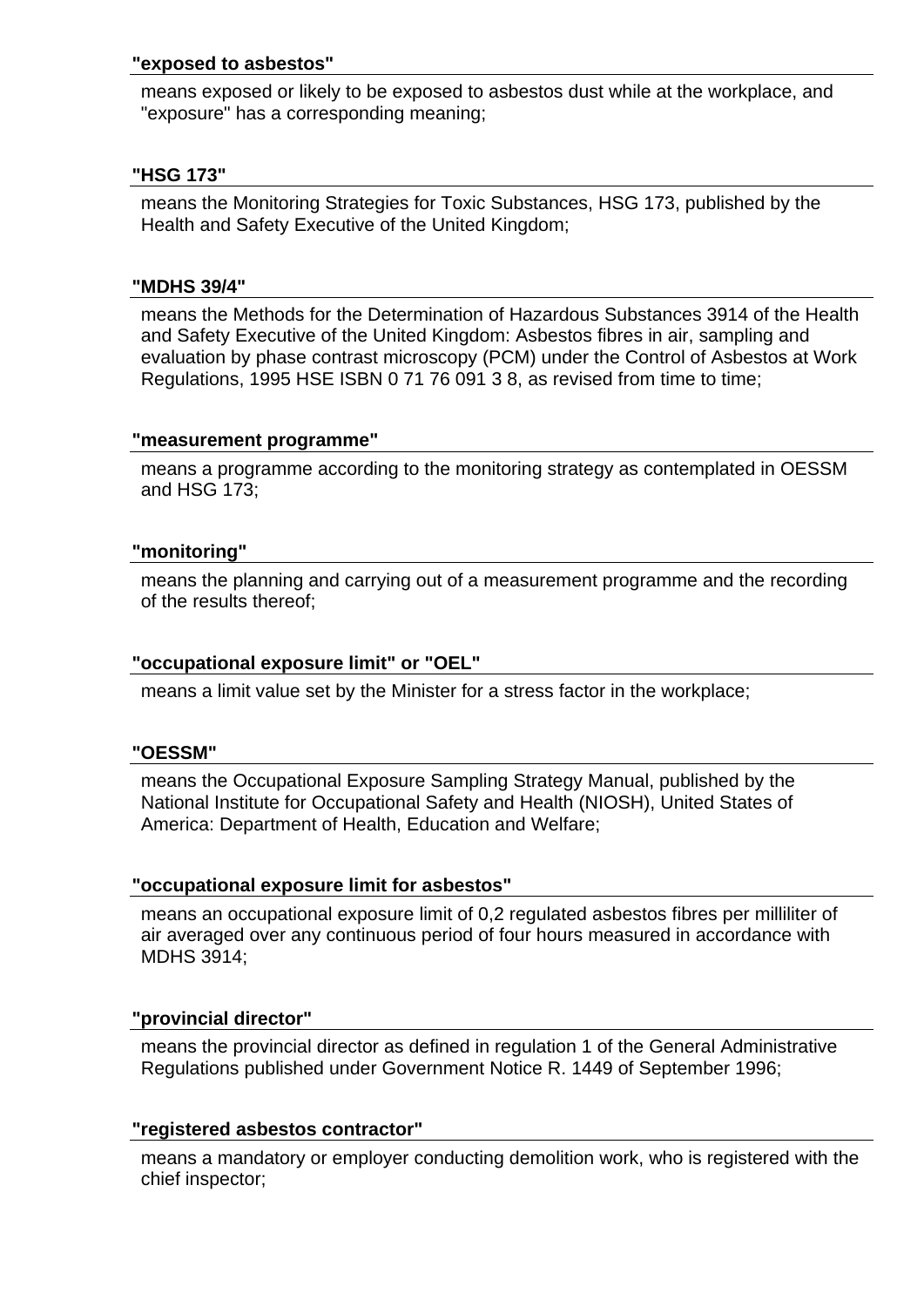### **"regulated asbestos fibre"**

means a particle of asbestos with a length-to diameter ratio greater than 3 to I , a length greater than 5 micrometres and a diameter less than 3 micrometres;

## **"respiratory protective equipment"**

means a device which is worn over at least the mouth and nose to prevent the inhalation of air that is not safe, and which device conforms to a standard approved by the Minister;

#### **"respirator zone"**

means a respirator zone contemplated in regulation1 O(a);

### **"SABS 0228"**

means the Code of Practice for the Identification and Classification of Dangerous Substances and Goods, SABS 0228, published by the South African Bureau of Standards (SABS);

#### **"SABS 0229"**

means the Code of Practice for Packaging of Dangerous Goods for Road and Rail Transportation in South Africa, SABS 0229, published by the South African Bureau of Standards (SABS);

#### **"short-term exposure limit"**

means the concentration to which workers can be exposed continuously for a short period of time, which is a IO-minute Time-Weighted Average (TWA) exposure for asbestos, which should not be exceeded at any time during the working day even if the 4-hour TWA is within the OEL-TWA;

#### **"short term exposure limit for asbestos"**

means an exposure limit of 0,6 regulated asbestos fibres per milliliter of air averaged over any 10 minutes;

#### **"the Act"**

means the Occupational Health and Safety Act, 1993 (Act No. 85 of 1993).

## **2. Scope of application**

1) Subject to subregulation 2, these Regulations shall apply to every employer and self-employed person who carries out work at a workplace that may expose any person to asbestos dust at that workplace.

2) Regulations 5(1), 5(2), 5(3), 5(4), 5(6), 7(2), 8, 9, Il(2)(f), 14(2), 14(3), 14(4) 16(c), 16(f) and 17(6) shall not apply in the case of self-employed persons.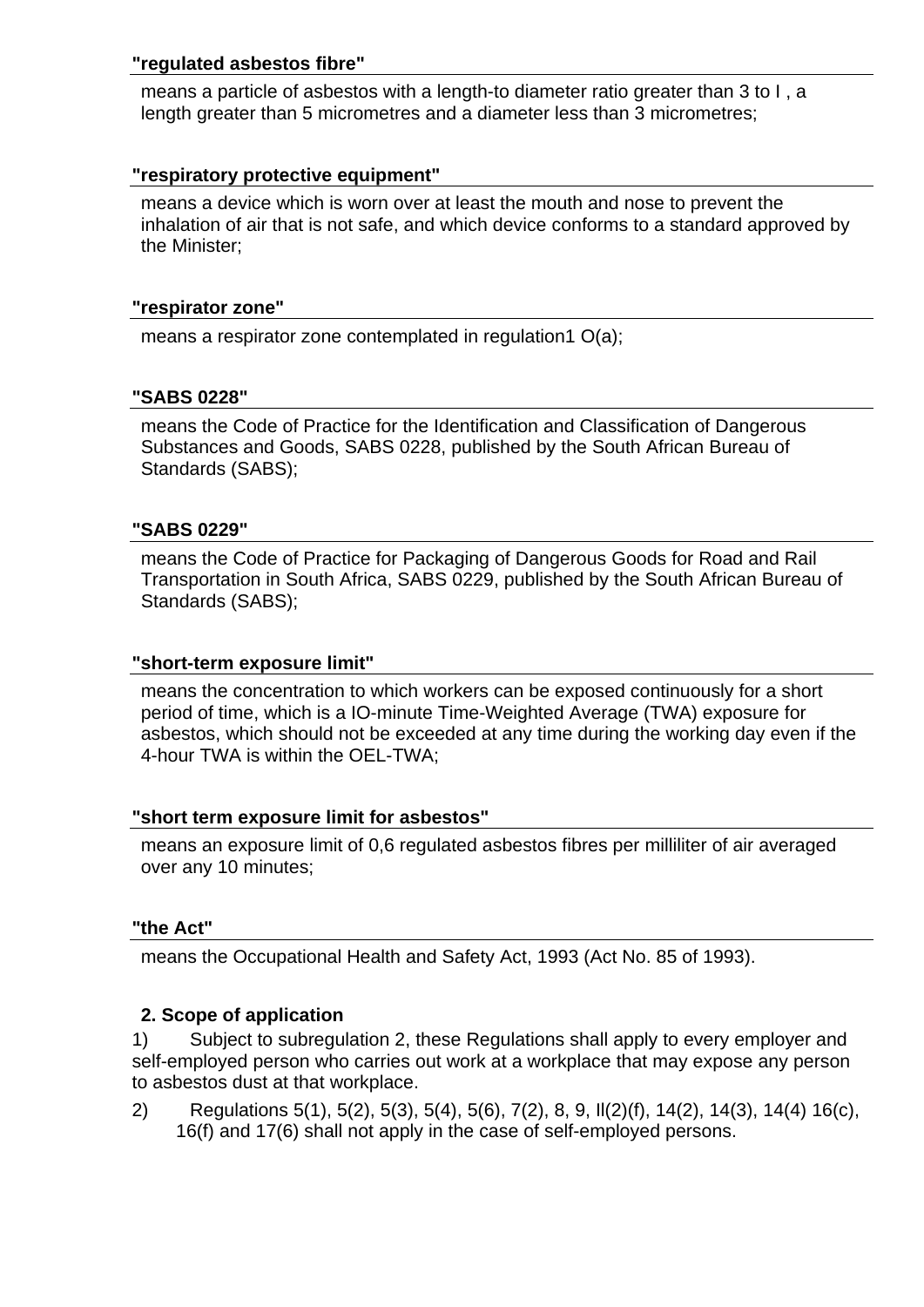## **3. Notification of asbestos work**

 No employer or self-employed person shall carry out any asbestos work unless he or she has notified the provincial director in writing thereof prior to the commencement of such work.

## **4. Exposure to asbestos**

 Subject to regulation 17(1) no employer or self-employed person shall require or permit any person to work in an environment in which he or she would be exposed to asbestos in excess of the prescribed occupational exposure limit.

## **5. Information and training**

 1) An employer shall, before any employee is exposed or may be exposed to asbestos dust, after consultation with the health and safety committee established for that section of the workplace, ensure that the employee is adequately and comprehensively informed and trained, on both practical aspects and theoretical knowledge, with regard to –

- a) the contents and scope of these Regulations;
- b) the potential sources of exposure, including the recognition of derelict asbestos-containing materials;
- c) the potential health risk caused by exposure to asbestos, including the health risks to employees' families and others, which could result from taking home asbestos contaminated equipment and clothing, and the dramatically increased risk of lung cancer for asbestos workers who smoke;
- d) the measures taken by the employer to protect an employee against any risk from exposure;
- e) the precautions to be taken by the employee to protect himself or herself against. the health risks associated with the exposure, which precautions include the wearing and use of protective clothing and respiratory protective equipment;
- f) the necessity, correct use, maintenance and limitations of protective equipment, facilities and engineering control measures provided;
- g) the assessment of exposure, the purpose of air sampling, the necessity for medical surveillance and the long term benefits and limitations thereof;
- h) the occupational exposure limit and its meaning;
- i) the importance of good housekeeping at the workplace and personal hygiene;
- j) the safe working procedures regarding the use, handling, processing, and storage of any material containing asbestos, which procedures include the correct use of control measures to limit the spread of asbestos dust outside the work area, and to limit the exposure of workers inside the work area as far as is reasonably practicable;
- k) procedures to be followed in the event of an accidental spillage or any other similar emergency situation likely to result in the release of asbestos dust;
- l) procedures for reporting and correcting defects likely to result in the release of asbestos dust;
- m) safe disposal of asbestos waste;
- n) procedures for record keeping; and
- o) matters contemplated in regulation 6.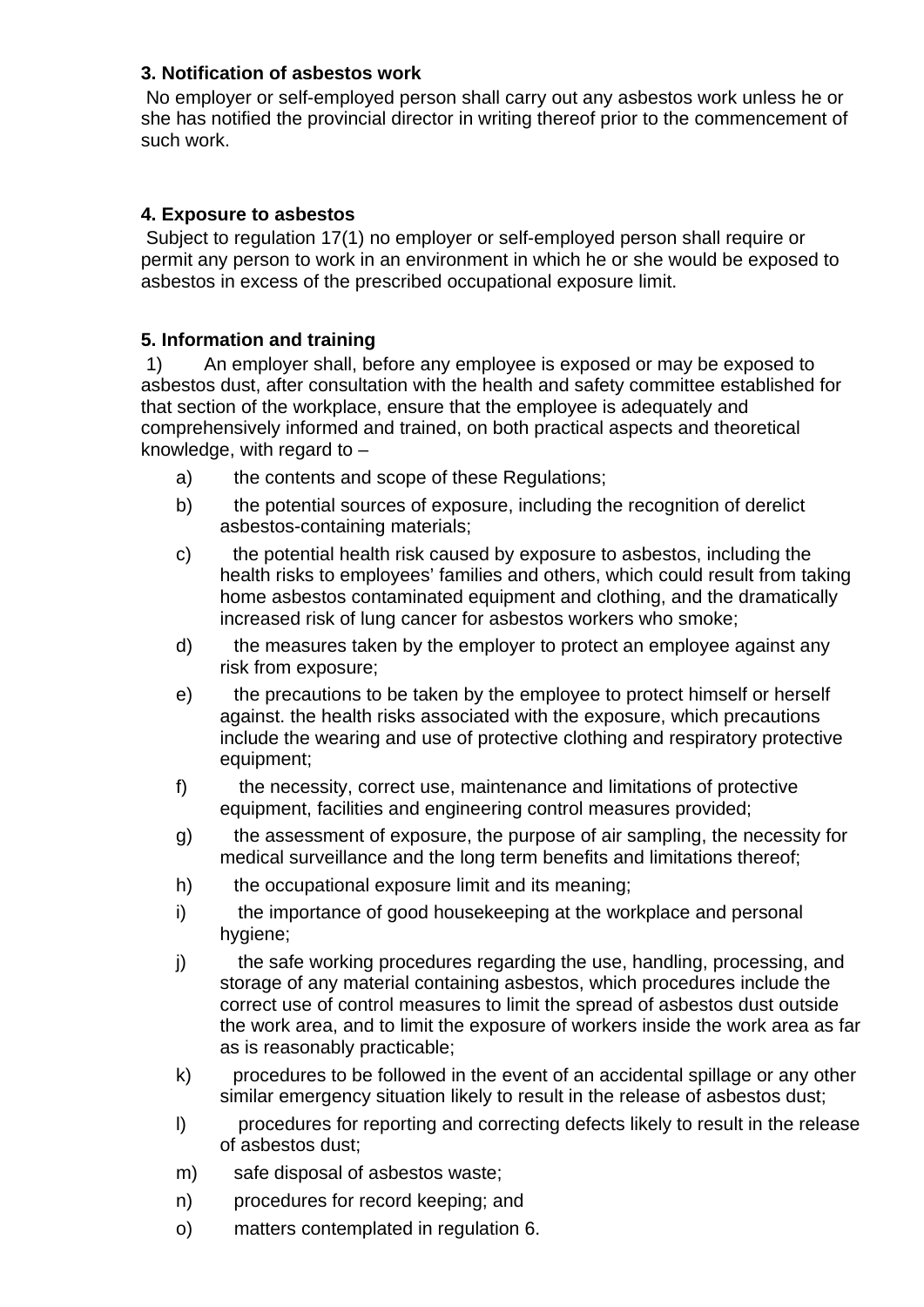- 2) Refresher training on matters contemplated in subregulation (1) shall be given at least every year or at more frequent intervals that may be recommended by the health and safety committee.
- 3) Training should be given more frequently than once a year if
	- a) work methods change;
	- b) the type of work carried out changes significantly; or
	- c) the type of equipment used to control exposure changes.
- 4) Training shall be provided by somebody who is competent to provide it and has adequate personal practical experience and theoretical knowledge of all aspects of the work being carried out by the employer.
- 5) An employer or a self-employed person shall ensure, as far as is reasonably practicable, that his or her mandatory or any person other than employees who may be exposed to asbestos at the workplace are given adequate information, instruction and training.
- 6) An employer shall keep a record of any training, both practical and theoretical, that was given to an employee.
	- 7) An employer or a self-employed person shall give instructions in writing of the procedures contemplated in subregulation (1 )(k) to the drivers of vehicles carrying asbestos or asbestos-containing material, that has the potential of causing environmental pollution or affecting human health.

# **6. Duties of persons who may be exposed**

 1) Any person who is or may be exposed to asbestos in the workplace, shall obey any lawful instruction given by or on behalf of the employer or a self-employed person, regarding -

- a) the prevention of asbestos dust from becoming airborne;
- b) the wearing and use of personal protective equipment and clothing;
- c) the wearing of monitoring equipment to measure personal exposure to asbestos;
- d) the reporting for medical surveillance as required by Regulation 9;
- e) the cleaning up and disposal of nay material containing asbestos;
- f) housekeeping at the workplace, personal hygiene, good environmental and health practices, including eating, drinking and smoking in designated places provided; and
- g) information and training received contemplated in regulation 5.

# **7. Assessment of potential exposure**

- 1) An employer or self-employed person shall cause
	- a) his or her undertaking to be assessed within six months after the commencement of these regulations, and thereafter at intervals not exceeding two years, to determine if any person may be exposed to asbestos; and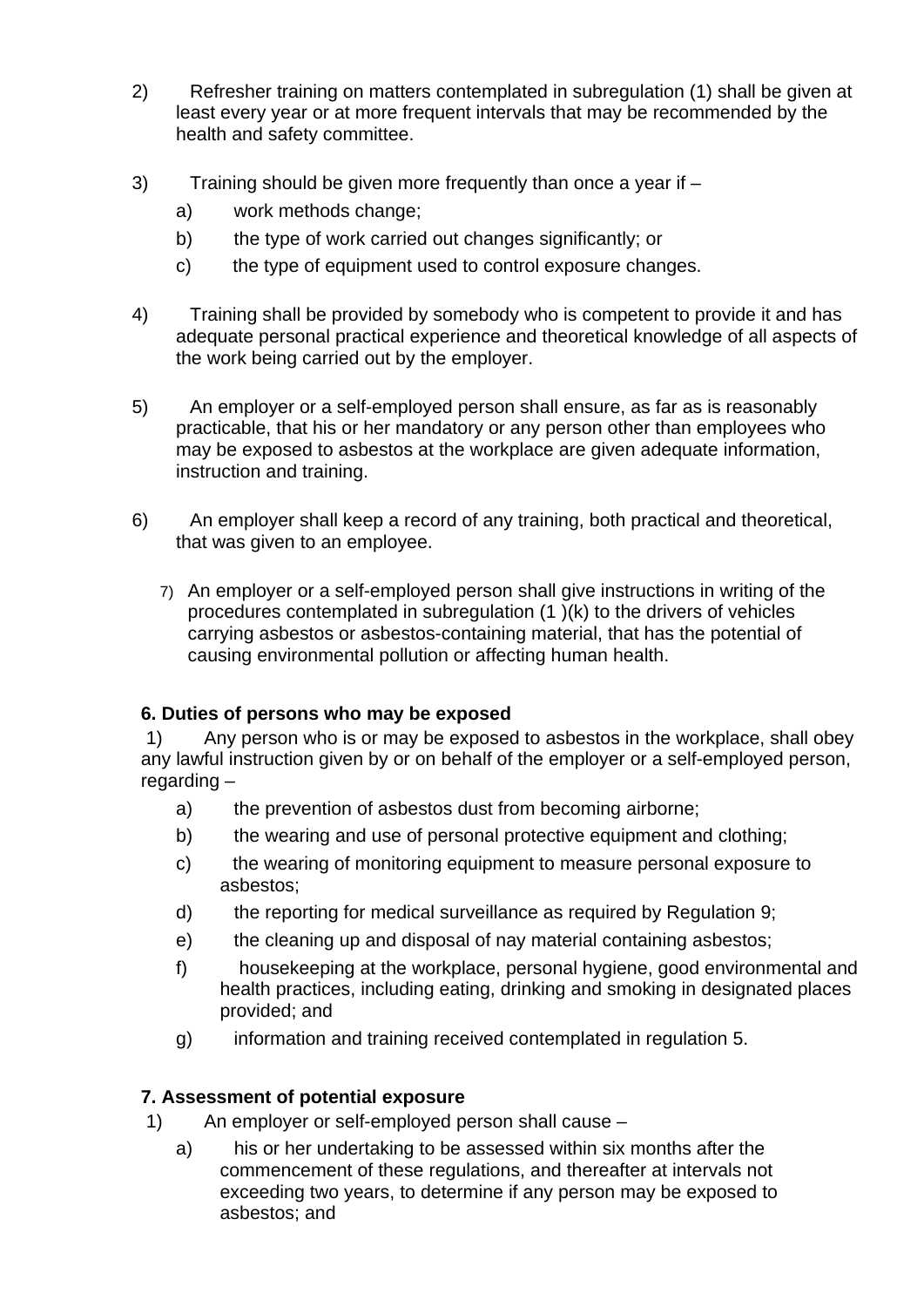- b) the assessment results contemplated in paragraph (a) to be recorded as required by regulation 16.
- 2) An employer contemplated in subregulation (1) shall, before causing an assessment to be made, consult with the relevant health and safety representative or relevant health and safety committee and thereafter inform them in writing of the arrangements made for the assessment, give them reasonable time to comment thereon and ensure that the results of the assessment are made available to them for comment.
- 3) When making the assessment contemplated in subregulation (1 )(a), the employer or self-employed person shall take the following into account :
	- a) The presence of any material containing asbestos being used, processed, handled or stored;
	- b) where asbestos may be present, the ease with which the asbestos dust may be released and the extent to which a person may be exposed;
	- c) the nature of the work, process and any likely deterioration in or failure of any control measures;
	- d) the details of expected exposures, in particular
		- i) whether the expected exposure is above the OEL for asbestos, so that the appropriate respiratory protective equipment; shall be selected pending the implementation of engineering control measures;
		- ii) whether such exposures are intermittent, including the frequency and duration of exposures;
		- iii) the number of employees exposed and any other person who may be exposed, and their expected exposure values; and
		- iv) where applicable, results which may be available from any previous monitoring performed at that workplace;
	- e) the steps to be taken to reduce exposure to the lowest level reasonably practicable and the steps to be taken to reduce the release of asbestos dust into the environment;
	- f) procedures for dealing with emergencies; and
	- g) procedures for the removal of asbestos waste from the workplace, and the disposal thereof.
- 4) If the assessment or any of its reviews made in accordance with subregulation (I) and (5) indicates that any person is likely to be exposed to asbestos, the employer or self-employed person shall ensure that the exposure is adequately controlled as contemplated in regulation 11.
- 5) An employer or self-employed person shall forthwith review the assessment required by subregulation  $(1)$  if  $$ 
	- a) there is reason to believe that the previous assessment is no longer valid;
	- b) control measures are no longer efficient;
	- c) technological or scientific advances allow for more efficient control methods; or
	- d) there has been a significant change in  $$ 
		- i) work methods;
		- ii) the type of work carried out; or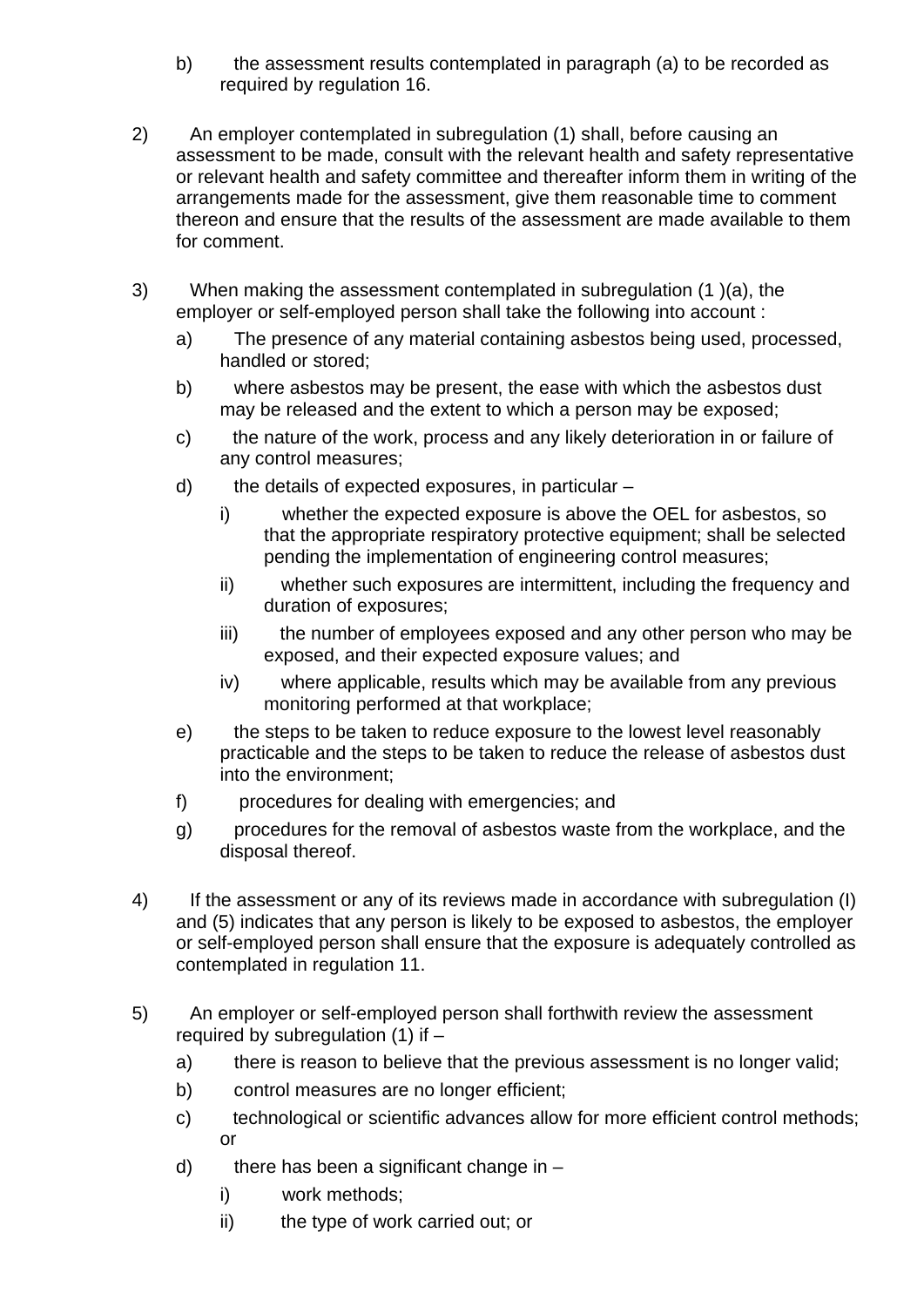iii) the type of equipment used to control exposure; and

subregulations (2) and (3) shall apply.

# **8. Air monitoring**

 1) Where exposure is in excess of half the OEL for asbestos, an employer shall ensure that a measurement programme of the concentration of airborne regulated asbestos fibres to which an employee is exposed, is –

- a) carried out in accordance with these Regulations;
- b) carried out only after the relevant health and safety representative or relevant health and safety committee has been informed thereof and was given a reasonable opportunity, as mutually agreed upon, to comment thereon;
- c) carried out by  $$ 
	- i) an approved asbestos inspection authority; or
	- ii) a person whose ability to do the measurements is verified by an approved asbestos inspection authority;
- d) representative of the exposure of employees to the airborne asbestos fibres in accordance with subregulation (2); and
- e) verified in accordance with subregulation (3) if the measurements are carried out by a person contemplated in subregulation (l)(c)(ii).
- 2) In order to comply with the provisions of subregulation (l)(d), an employer shall ensure –
	- a) that the measurement programme
		- i) in the case of a group measurement, makes provision for the selection of the number of persons for a sample to be done as contemplated in chapters 3 and 4 and table A-2 of Technical Appendix A of the OESSM: Provided that measurements of exposure shall be by personal sampling taken in accordance with MDHS 3914: Provided further that in so far as any provision of the OESSM and the MDHS 39/4 is repugnant to a provision of the Occupational Health and Safety Act, 1993, and these Regulations, the provisions of the Act and these Regulations shall take precedence; and
		- ii) ii if in the case of the most exposed employee measurement, the exposure exceeds the OEL for asbestos, then any other employee whose exposure could be above the OEL for asbestos is identified and that measurements representative of typical exposure shall be carried out on every employee identified: and
	- b) that representative measurements contemplated in subregulation 1 (d) are carried out at least every 12 months: Provided that whenever the OEL for asbestos is exceeded, regulation 11 shall apply.
- 3) In order to comply with subregulation (l)(e), an employer shall obtain the services of an approved asbestos inspection authority who shall, at intervals not exceeding 12 months, do the required verification –
	- a) by examining the measurement and analysis equipment of the employer:
	- b) by questioning the person contemplated in subregulation  $(l)(c)(ii)$  regarding the measurement programme;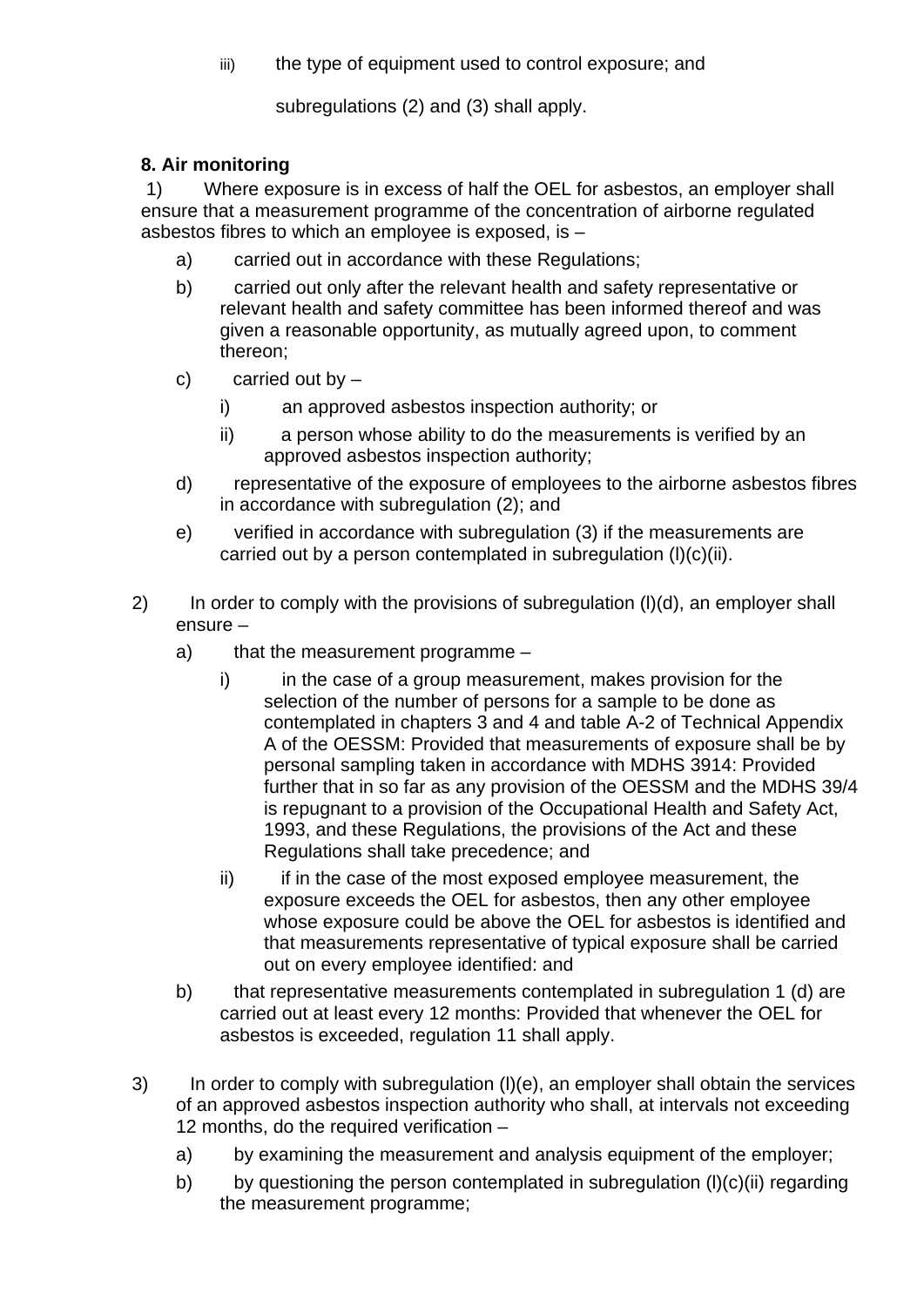- c) by carrying out, together with the person contemplated in subregulation (1  $(c)(ii)$ , the measurement programme required by subregulation (2) for any one group; and
- d) by ensuring that the results of the measurement and investigation as contemplated in subregulation (2) and (3) respectively, have been recorded as required by regulation 16.

# **9. Medical surveillance**

 1) An employer shall ensure that an employee is under the medical surveillance of an occupational medical practitioner if –

- a) an employee is exposed or is likely to be exposed to asbestos dust exceeding the OEL for asbestos; or
- b) an occupational medicine practitioner certifies that the relevant employee should be under medical surveillance.
- 2) In order to comply with subregulation (I), an employer shall, as far as is reasonably practicable, ensure that a structured medical surveillance programme be drawn up by an occupational medicine practitioner which shall include at least the following :
	- a) An initial health evaluation, carried out by an occupational health practitioner immediately or within 14 days after a person commences employment, which comprises –
		- i) an evaluation of the employee's medical and occupational history;
		- ii) medical examinations and tests which should include chest X-rays, pulmonary function testing and an appropriate physical examination; and
		- iii) any other essential medical examination which in the opinion of the occupational medicine practitioner is necessary in order to enable such practitioner to do a proper evaluation; and
	- b) subsequent to the initial health evaluation contemplated in paragraph (a), evaluations of the relevant employee as contemplated in paragraph (a)(ii) and (iii), at intervals not exceeding two years, or at shorter intervals specified by an occupational medicine practitioner.
- 3) An employer shall not permit or allow an employee who has been certified unfit for work by an occupational medicine practitioner to work in a workplace or part of a workplace in which he or she will be exposed or is likely to be exposed to asbestos dust:

Provided that the relevant employee may be permitted to return to work if he or she is certified fit for that work beforehand by an occupational medicine practitioner.

4) Where the reason for the employee being certified unfit as contemplated in subregulation (3) is as a result of exposure to asbestos in that workplace, the employer shall record and investigate the incident in compliance with regulation 8 of the General Administrative Regulations.

# **10. Respirator zone**

- 1) An employer or self-employed person shall ensure that
	- a) any workplace or part of a workplace under his or her control, where the concentration of regulated asbestos fibres in the air is, or may be, such that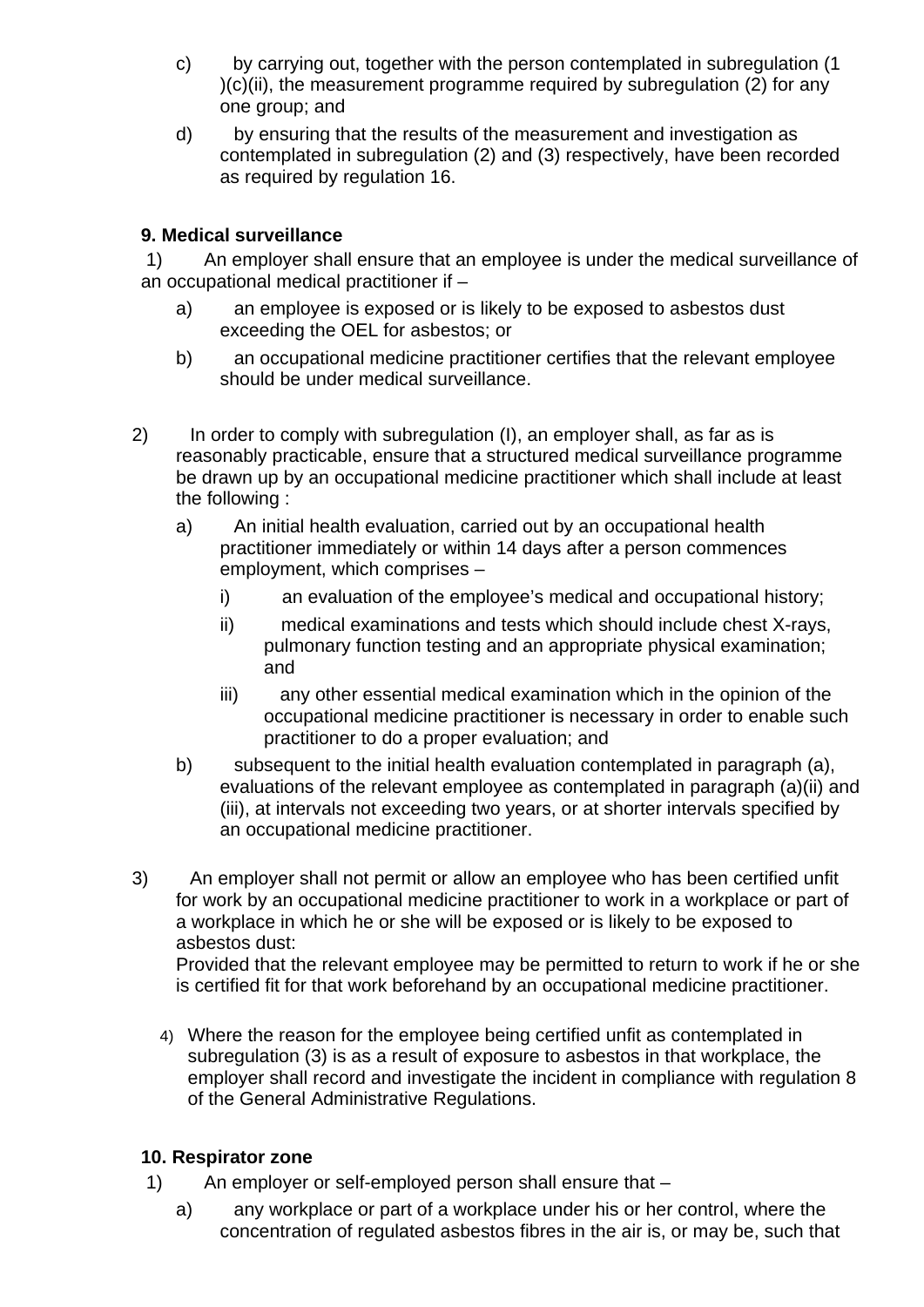the exposure of persons in that workplace exceeds the OEL for asbestos without the wearing of respiratory protective equipment, is zoned as a respirator zone;

- b) a respirator zone is clearly demarcated and identified by notice indicating that the relevant area is a respirator zone and that the respiratory protective equipment and protective clothing contemplated in regulation 17 must be worn there;
- c) no person enters or remains in a respirator zone unless he or she wears the required respiratory protective equipment and protective clothing; and
- d) the reason why the OEL for asbestos is exceeded is identified and action is taken, as soon as is reasonably practicable, to lower the concentration of asbestos in the air by means other than respiratory protective equipment, so that it does not exceed the OEL for asbestos.

## **11. Control of exposure to asbestos**

 1) An employer or self-employer person shall ensure that the exposure of a person lo asbestos is either prevented, or, where this is not reasonably practicable, adequately controlled: Provided that the control of the exposure shall be regarded as adequate if the Ievel of exposure is –

- a) at OF below the OEL for asbestos; or
- b) above the OEL far asbestos but the reason has been identified and action is taken, as soon as is reasonably practicable to lower exposure by means other than respiratory protective equipment, so that it does not exceed the O% for asbestos.
- 2) Where reasonably practicable, an employer or self-employed person shall control the exposure of a person –
	- a) by using a substitute for asbestos;
	- b) by limiting the number of persons who will be exposed or may be exposed;
	- c) by limiting the period during which persons will be exposed or may be exposed;
	- d) by limiting the amount of asbestos dust that may contaminate the working environment;
	- e) by introducing, inter alia, the following engineering control measures for the control of exposure :
		- i) Process separation, automation or enclosure;
		- ii) bonding of asbestos fibres with other material to prevent the release of asbestos dust;
		- iii) the instillation of local extraction ventilation systems to premises, equipment or tools for the control of emissions of asbestos dust;
		- iv) a fault use of wet methods where appropriate;
		- v) separate workplaces for carrying out different processes; and
		- vi) a fault indicator to enable early corrective action to be taken; and
	- f) by introducing appropriate written work procedures that an employee must follow to ensure that –
		- i) asbestos is safely handled, used and disposed of;
		- ii) process machinery, installations, equipment, tools and local extraction and general ventilation systems are safely used and maintained; and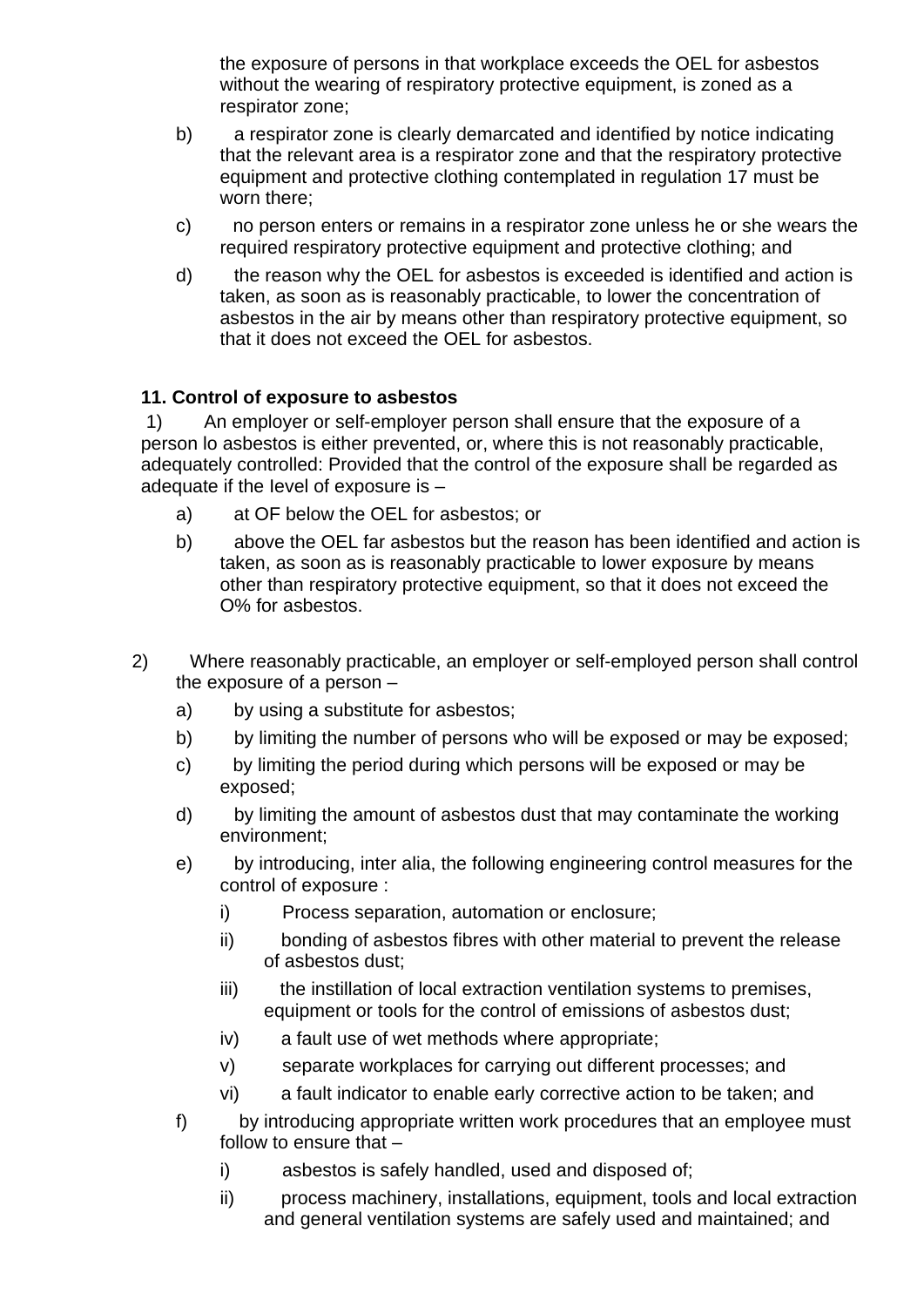iii) early corrective action regarding the control exposure.

# **12. Cleanliness of premises and plant**

 1) Every employer or self-employed person shall take steps to ensure, as far as is reasonably practicable, that –

- a) workplaces are maintained in a clean state and are free of asbestos waste and, whenever asbestos is accidentally spilled or asbestos dust is accidentally released into the workplace, that remedial measures are taken immediately before work is resumed;
- b) machinery, plant and equipment, as well as external surfaces of ventilation equipment and internal surfaces of buildings, are kept free of asbestos dust;
- c) cleaning is carried out by vacuum-cleaning equipment with a filtration efficiency of at least 99 per cent for particles one micrometre in size, or in such other manner that asbestos dust neither escapes nor is discharged into the air to such an extent that it contaminates any workplace or the environment;
- d) the vacuum-cleaning equipment is regularly serviced and its external surfaces are kept in a clean state and free from asbestos dust; and
- e) where the use of vacuum-cleaning equipment is impracticable, the relevant surfaces are first dampened and that persons undertaking such cleaning are wearing appropriate protective clothing and respiratory protective equipment.

# **13. Control of exposure to asbestos of persons other than employees**

 1) An employer or self-employed person shall ensure that the release of asbestos dust into any environment or water system complies with the provisions of the Atmospheric Pollution Prevention Act, 1965 (Act No. 45 of 1965), the Environment Conservation Act, 1989 (Act No. 73 of 1989), the National Water Act, 1998 (Act No. 36 of 19981, and the National Environmental Management Act, 1998 (Act No. 107 of 1998).

- 2) In respect of asbestos dust which may be released from a workplace into any environment or water system which may affect the health of persons other than persons at his or her workplace, an employer or self-employed person shall ensure –
	- a) with regard to airborne emissions
		- i) that all work performed with asbestos be controlled as far as is reasonably practicable; and
		- ii) that suitable filtration systems are used to control the release of asbestos dust into the environment to levels as low as is reasonably practicable;
	- b) with regard to the contamination of water with asbestos
		- i) that any water that is contaminated with asbestos as a result of work being performed is passed through a filtration system before being released into any environment or water system; and
		- ii) that a suitable water filtration system is used which will ensure that the asbestos being released or entering into any environment or water system are reduced as far as is reasonably practicable;
	- c) that contaminated parts of the filtration system, when discarded, are disposed of as asbestos waste; and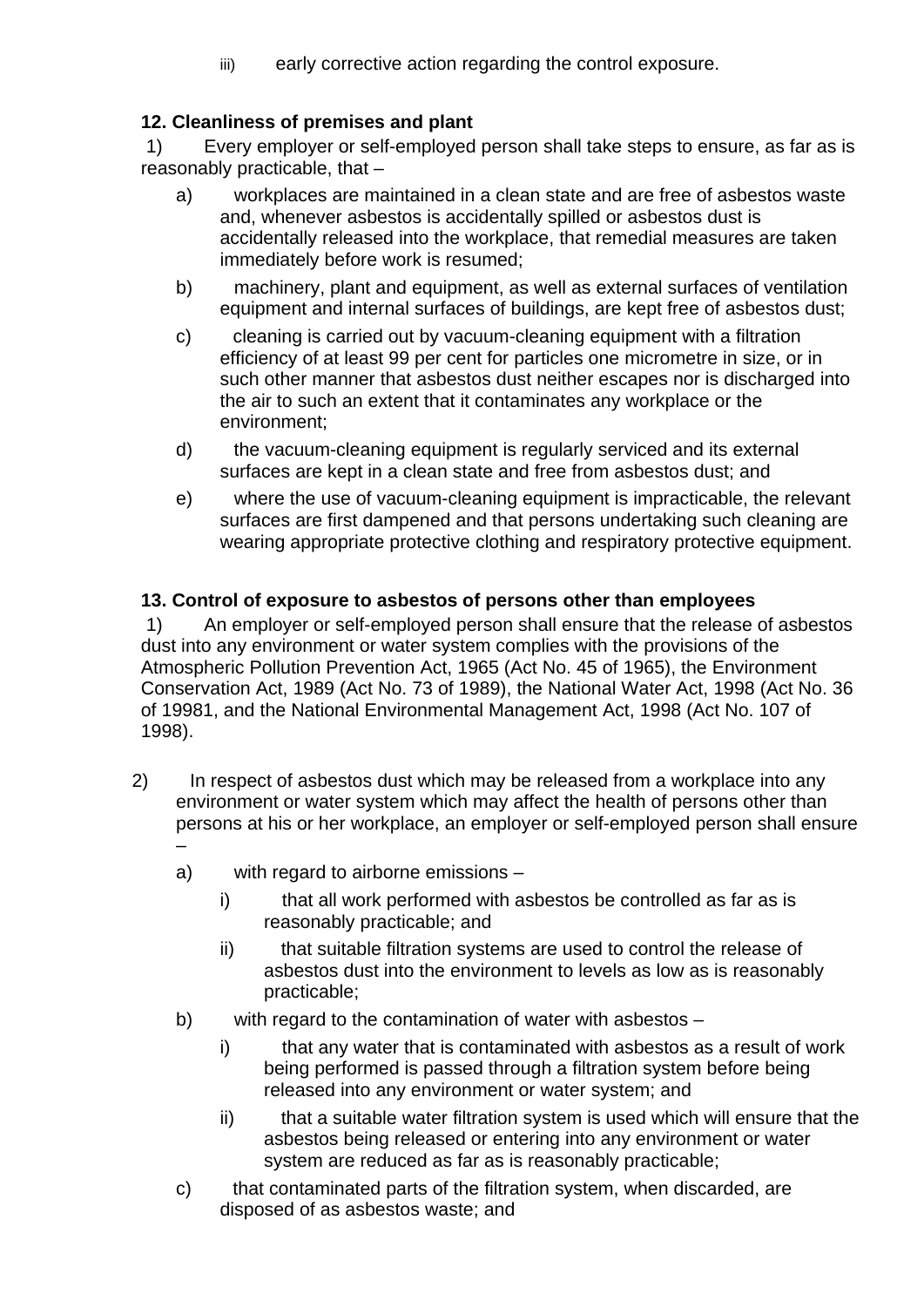d) that appropriate measures are taken to prevent the release of asbestos dust into the environment arising from the transport of asbestos.

## **14. Asbestos that forms part of structure of workplace, building, plant or premises**

 1) Where asbestos forms part of the structure of a workplace, building, plant or premises, the employer or self-employed person shall –

- a) take reasonable steps to ensure that he or she determines the location of asbestos in such workplace, buildings, plant or premises, where that asbestos is likely to release asbestos dust that could impact on health or pollute the environment;
- b) make and maintain a written inventory of the location of asbestos in such workplace, buildings, plant or premises.
- 2) An employer shall inform the relevant health and safety representative or relevant health and safety committee in writing of the arrangements made for the identification and location procedure contemplated in subregulation (I), give them reasonable time to comment thereon and ensure that the asbestos inventory is made available to the relevant representative or committee who may comment thereon.
- 3) The health and safety representative, or a person nominated by the health and safety committee, shall be entitled to take part in the identification and location procedure contemplated in subregulation (1)
- 4) With regard to any dispute as to whether any substance is in fact asbestos, the health and safety representative or a person nominated by the employees may require that a sample of that substance be taken and the true nature of that substance be determined by an approved asbestos inspection authority Provided that the cost of the identification shall be prone by the employer
- 5) The employer or self-employed person shall regularly examine the condition of asbestos recorded in the inventory for deterioration or damage.
- 6) The employer or self employed person shall asses the risk of exposure to such asbestos as contemplated in subregulation (1) and document the action necessary to ensure that –
	- a) Information about the location and condition of material containing asbestos is given to anyone likely to disturb it,
	- b) Any material containing asbestos is maintained in a good state of repair and that, where necessary, a planned maintenance programme is implemented,
	- c) any material containing asbestos and which may create a risk of exposure because of its state or location is repaired, or if necessary is removed Provided that, if the removal constitutes demolition work, the asbestos shall be removed in accordance with regulation 21, and
	- d) procedures and arrangement are in place so that work that may disturb the material complies with all other requirements of these regulations.

# **15. Asbestos cement sheeting and related products**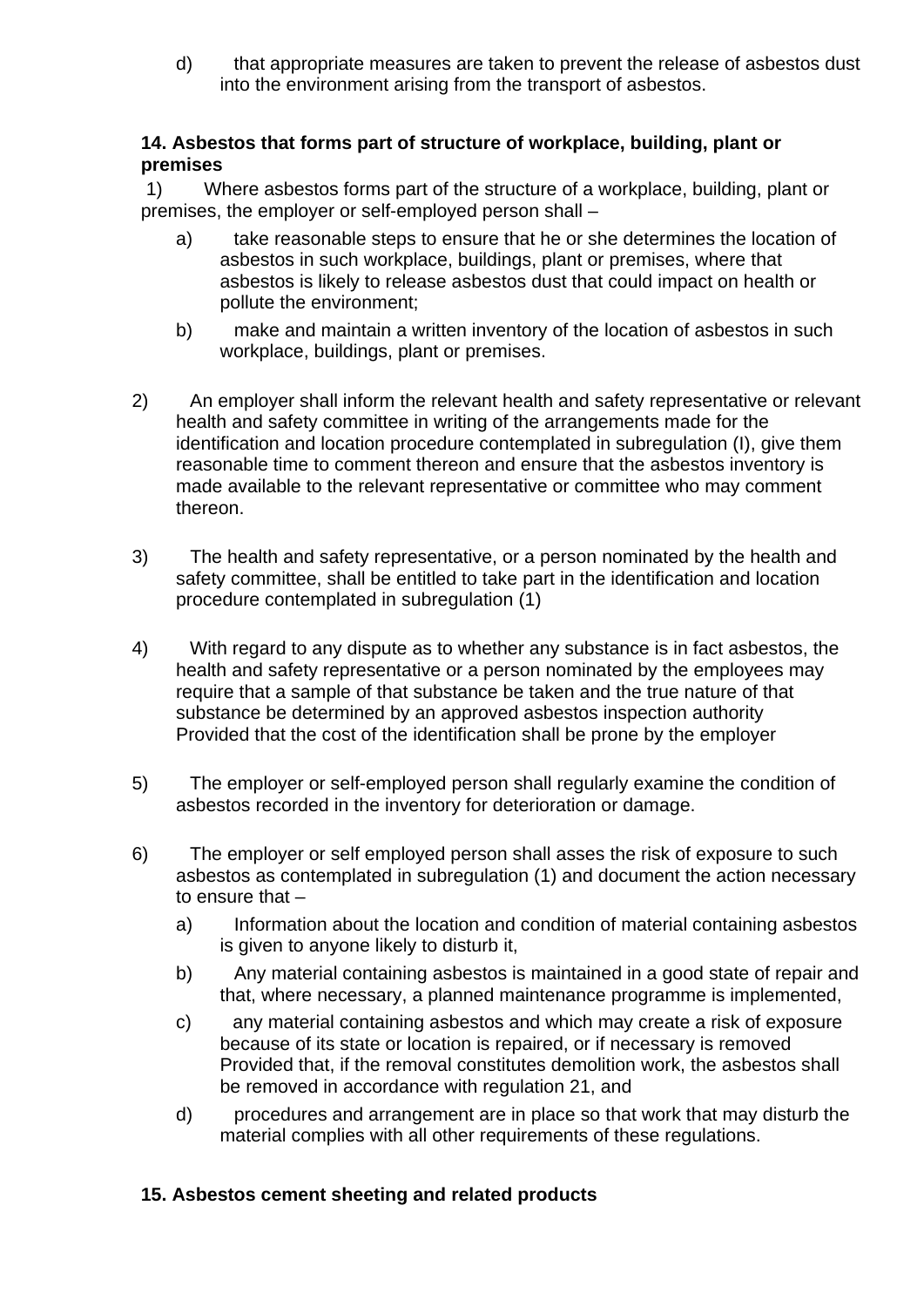1) An employer or self-employed person who erect, maintain, alter, renovate, repair, dismantle or add asbestos-cement roof sheeting, wall paneling, gutters, fascia boards and related products to a building shall ensure that –

- a) if any roof work is performed, suitable roof ladders or duckboards or crawling boards are used in accordance with regulation 12 of the General Safety Regulations published by Government Notice No. R. 1031 of 30May 1986;
- b) written work procedures are laid down and followed to prevent the release of asbestos dust into the environment;
- c) any water which contains asbestos dust as a result of the activities contemplated in subregulation (1), shall be treated in accordance with regulation  $13(2)(6)$  and  $(c)$ ;
- d) the work procedures contemplated in paragraph (b) shall be available for perusal by the relevant health and safety representative or relevant health and safety committee and for inspection by an inspector;
- e) removal work is conducted under controlled conditions in accordance with regulations 1'I and 'f 3;
- f) cutting or drilling is performed under controlled conditions in accordance with regulation 11 and 13, including the use of wet methods where possible. and a suitable slow-speed cutter is used, provided that a respirator shall be used by the operator and others at risk of exposure;
- g) asbestos waste of any form, including dust, is collected and disposed of in accordance with regulation 20;
- h) once installed and where reasonably practicable, the relevant items are painted or otherwise sealed with a protective coating to limit the release of asbestos dust, combat weathering and inhibit growth of lichen or moss;
	- i) cleaning is done under controlled conditions ensuring that –
	- ii) dry-brushing, scraping, sanding or abrasion techniques are not used;
	- iii) where reasonably practicable, high-pressure water jetting is not used unless in conjunction with a suitable profiled hood that limits dispersal of contaminated water and, if the said jetting is used, that suitable control methods are used in accordance with regulation 13(2)(6); and
	- iv) when fungicidal solution or moss killer is applied, a standing time of 24 hours or any other period specified by the manufacturer is allowed, and a low-pressure hose is used after such period to keep the sheets wet whilst employing a stiff broom or any similar means to remove any moss or lichens.

# **16. Records**

- 1) An employer shall
	- a) keep records of the results of all assessments, air monitoring, medical surveillance reports and the asbestos inventory required by regulations 7, 8, 9 and 14(1)(c), respectively : Provided that personal medical records shall only be made available to an occupational health practitioner;
	- b) subject to paragraph (c), make the records contemplated in paragraph (a), excluding personal medical records, available for inspection by an inspector;
	- c) allow any person, subject to formal consent in writing of an employee, to peruse the records with respect to that particular employee;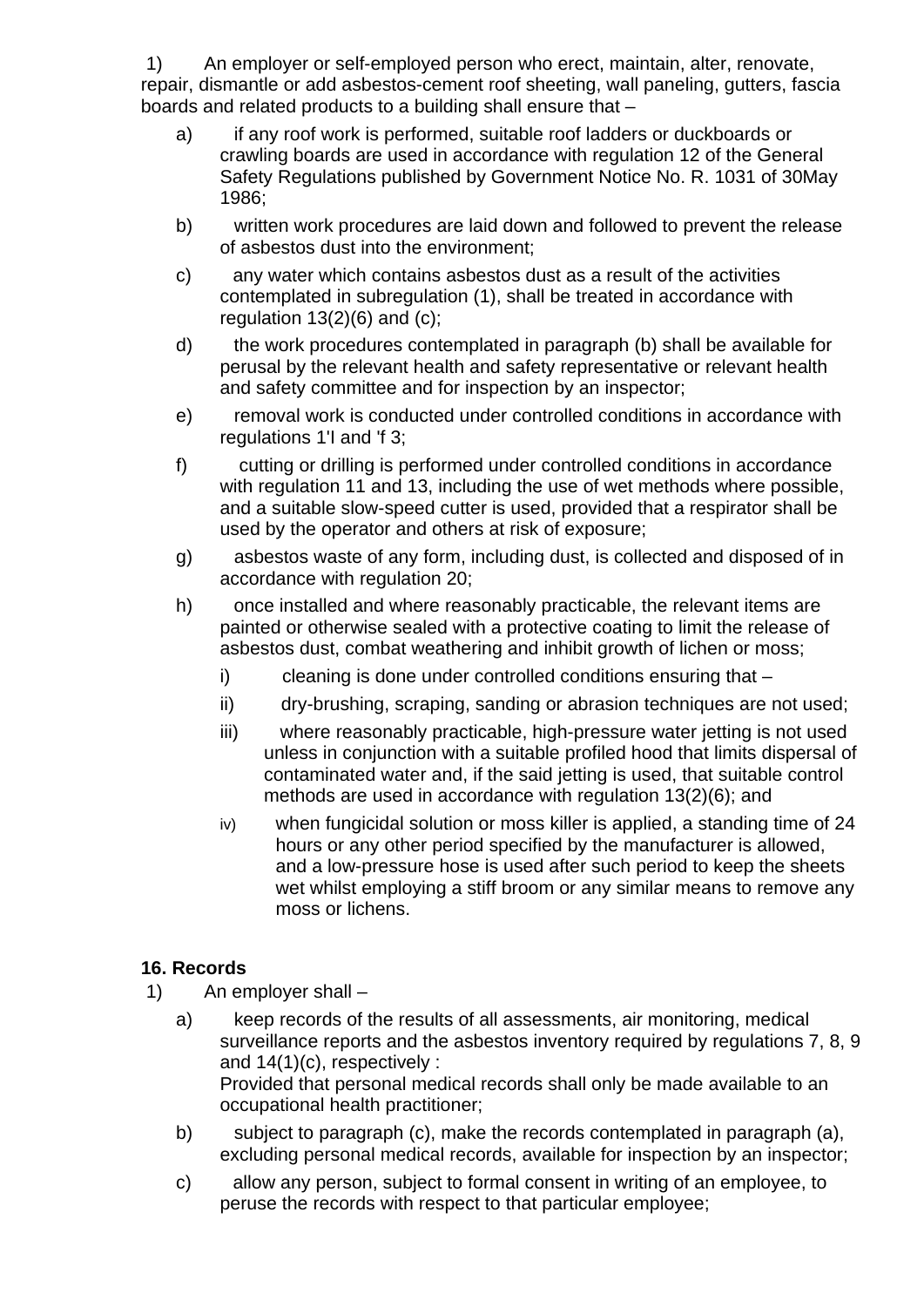- d) make the records of all assessments and air monitoring, and the asbestos inventory available for perusal by the relevant health and safety representative or relevant health and safety committee;
- e) keep all records of assessments and air monitoring, and the asbestos inventory for a minimum period of 40 years;
- f) keep all medical surveillance records for a minimum period of 40 years and, if the employer ceases activities relating to asbestos work, shall hand over or forward by registered post all these records to the relevant provincial director :

Provided that those records contain at least the following information :

- i) Surname, forenames, gender, date of birth, name of spouse or closest relative and where available, permanent address and postal code;
- ii) a record of types of work carried out with asbestos and, where
- iii) relevant, its location, the starting and ending dates of exposure and average duration of exposure in hours per week;
- iv) a record of any work with asbestos prior to this employment; and
- v) dates of medical surveillance reports;
- g) keep a record of the tests and investigations carried out in terms of regulation 18 (b) and of any repairs resulting from the relevant tests and investigations, and keep that record for at least three years; and
- h) keep a record of training given to an employee in terms of regulation 5(5) for as long as the employee remains employed at the workplace in which he or she is being exposed to asbestos.

## **17. Personal protective equipment and facilities**

- 1) An employer or self-employed person shall provide
	- a) all persons exposed to asbestos at the workplace with suitable protective clothing; and
	- b) a person with suitable respiratory protective equipment to ensure that the person's exposure is adequately controlled as contemplated in regulation 11(1).
- 2) Where respiratory protective equipment is provided, the employer or selfemployed person shall ensure that –
	- a) the relevant equipment is capable of keeping the exposure level at or below the OEL for asbestos;
	- b) the relevant equipment is correctly and properly used;
	- c) information, instruction, training and supervision that are necessary with regard to the use of the equipment are provided to the persons; and
	- d) the equipment is kept in good condition and efficient working order.
- 3) An employer or self-employed person shall, as far as is reasonably practicable
	- a) issue no personal protective equipment to a person, unless such equipment is cleaned, decontaminated and, where appropriate, sterilised;
	- b) provide separate containers or storage facilities for personal protective equipment when not in use; and
	- c) ensure that all personal protective equipment not in use is stored only in the place provided.
- 4) An employer or self-employed person shall, as far as is reasonably practicable, ensure that all personal protective equipment contaminated with asbestos dust is cleaned and handled in accordance with the following procedures –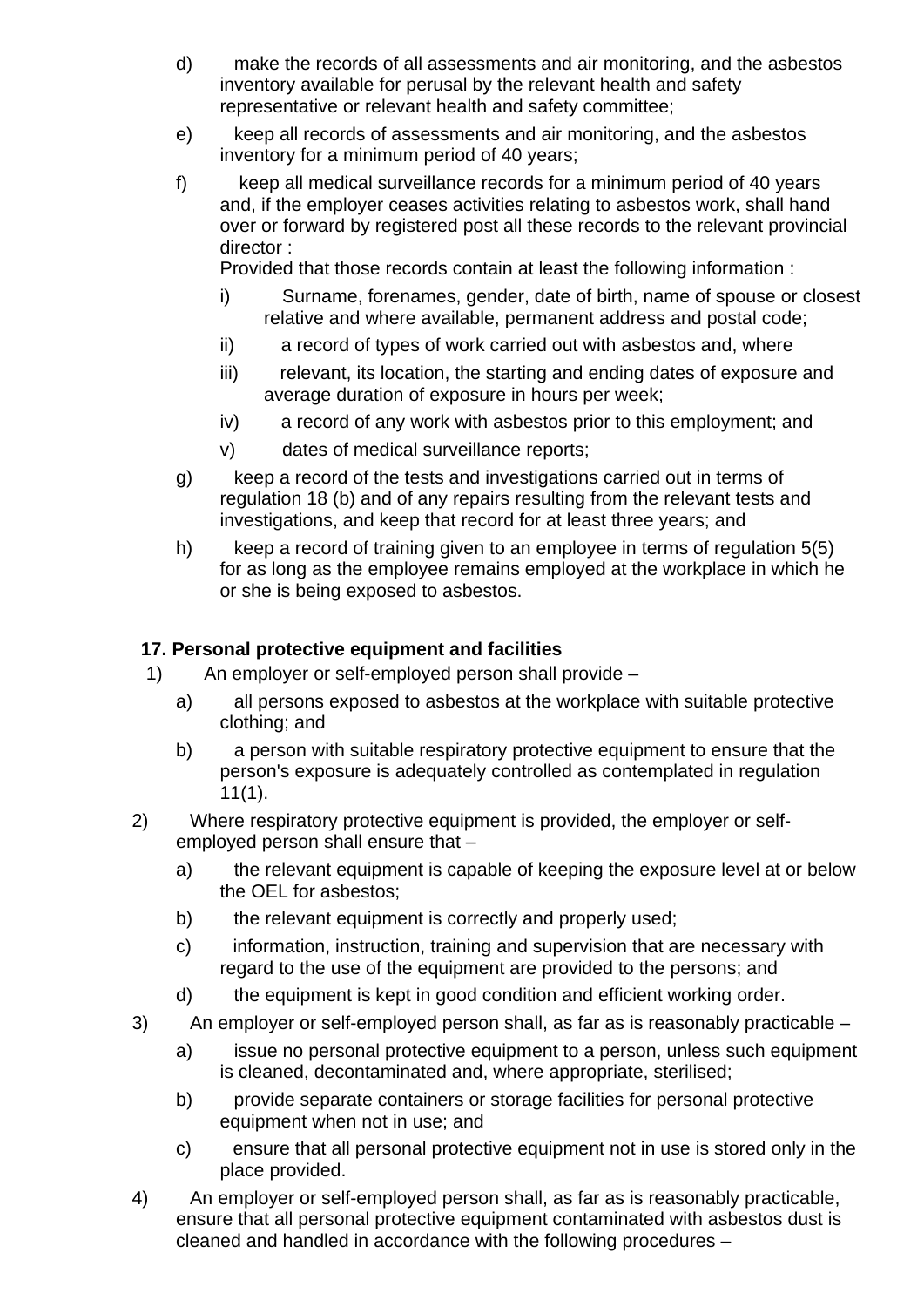- a) Where the equipment is cleaned on the premises of the employer or selfemployed person, care shall be taken to prevent contamination during handling, transport and cleaning;
- b) Where the equipment is sent off the premises to a contractor for cleaning purposes –
	- i) the equipment shall be packed in impermeable containers;
	- ii) the container shall be tightly sealed and clearly, labeled in the form of Annexure 1; and
	- iii) the relevant contractor shall be informed of these Regulations and the precautions to be taken for the handling of the asbestos contaminated equipment; and
- c) water that is used for decontamination or cleaning of equipment shall be filtered in accordance with regulation 13(2)(b) before being released into any water system.
- 5) Subject to subregulation (4)(b), an employer or self-employed person shall ensure that no person removes dirty or contaminated personal protective equipment from the workplace: Provided that where personal protective equipment contaminated with asbestos dust has to be disposed of, it shall be treated as asbestos waste as contemplated in regulation 20.
- 6) Subject to the provisions of the Facilities Regulations published by Government notice R. 1593 of 12 August 1988, the employer shall, where reasonably practical, provide employees who use personal protective equipment as contemplated in subregulation  $(1)$ , with  $$ 
	- a) adequate washing facilities which are readily accessible and located in an area where the facilities will not become contaminated, in order to enable the employees to meet a standard of personal hygiene consistent with the adequate control of exposure, and to avoid the spread of asbestos dust;
	- b) two separate lockers labeled "protective clothing" and "personal clothing" respectively, and shall ensure that the clothing is kept separately in the lockers concerned; and
	- c) separate change rooms labeled "clean change room" and "dirty change room", with suitable barrier and bathing facilities between to prevent the contamination of personal clothes with asbestos dust.

# **18. Maintenance of control measures**

- 1) An employer or self-employed person shall ensure that
	- a) all control equipment and facilities provided in terms of regulations 11, 12, 13, and 17 are maintained in good working order; and
	- b) examinations and tests of engineering control measures are carried out at intervals not exceeding 24 months by an approved inspection authority or by a person whose ability to do such examinations and tests is verified by an approved inspection authority.

# **19. Labeling, packaging, transportation and storage**

 1) An employer or self-employed person shall, in order to avoid the spread of asbestos dust, take steps, as far as is reasonably practicable, to ensure that –

- a) the asbestos in storage or being distributed is properly identified, classified and handled in accordance with SABS 0228;
- b) a container or a vehicle in which asbestos is transported is clearly identified, classified and packed in accordance with SABS 0228 and SABS 0229; and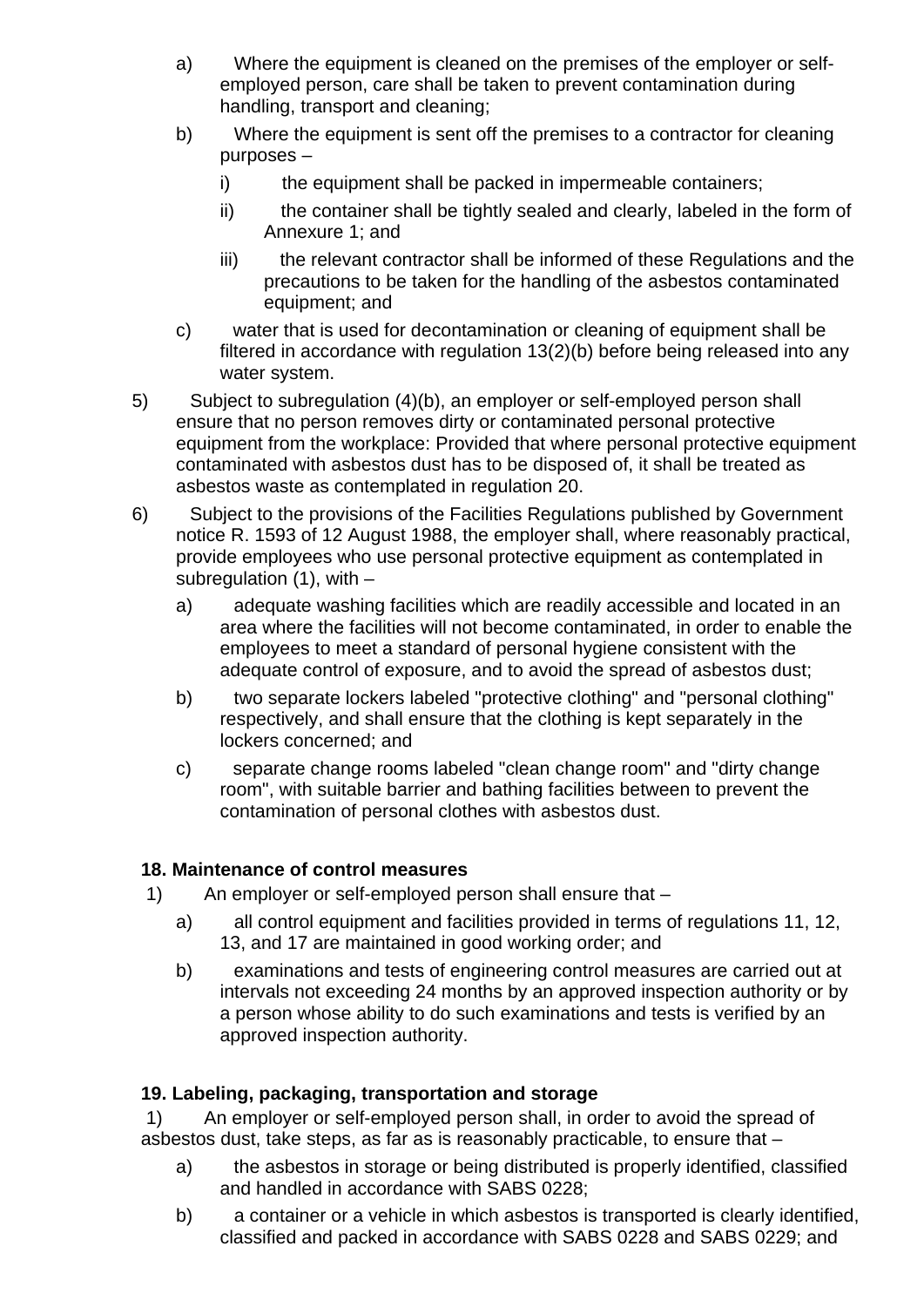c) any article or substance which contains asbestos is clearly labeled, in the form of Annexure 1.

# **20. Disposal of asbestos**

 1) An employer or self-employed person shall as far as is reasonably practicable ensure that–

- a) all asbestos waste is placed in containers that will prevent the likelihood of exposure during handling;
- b) all vehicles, re-usable containers or any other similar articles which have been in contact with asbestos waste are cleaned and decontaminated after use, in such a way that such vehicles, containers or similar articles do not cause a hazard inside or outside the workplace concerned;
- c) all asbestos waste which can cause exposure, is disposed of only on sites specifically designated for this purpose in terms of the Environment Conservation Act, 1989 (Act No. 73 of 1989), and the National Environmental Management Act, 1998 (Act No. 107 of 1998), and in such a manner that it does not cause a hazard inside or outside the site concerned;
- d) all persons occupied in the collection, transport and disposal of asbestos waste, who may be exposed to that waste, are provided with suitable personal protective equipment; and
- e) here the services of a contractor for the disposal of asbestos waste are used, a provision is incorporated into the contract stating that the contractor shall also comply with the provisions of these Regulations.

# **21. Demolition**

–

- 1) Any person who intends to have demolition work carried out, shall
	- a) before the commencement of that work, take steps to ensure that
		- i) demolition work is carried out by a person who is a registered asbestos contractor;
		- ii) all asbestos materials likely to become airborne are identified;
		- iii) a plan of work is submitted for approval at least 30 days prior to the commencement of that work to an approved asbestos inspection authority who may at its discretion allow a shorter period of time for such submission and may approve standardised procedures for routine alterations or repairs: Provided that the stipulated time period shall not apply if the plan of work is drawn up by an approved asbestos inspection authority;
		- iv) a copy of the approved plan of that work, which has been signed by the approved asbestos inspection authority, the employer and, if the person performing that work is not the employer or self-employed person, the mandatory of the employer or self-employed person, is submitted to the provincial director at least 14 days prior to commencement of such demolition work : Provided that an inspector may allow a shorter period for such submission; and
		- v) copies of approved standardised procedures for demolition work are submitted to the provincial director at least 14 days prior to commencement of that work; and
		- b) during and after the completion of demolition work, take steps to ensure that